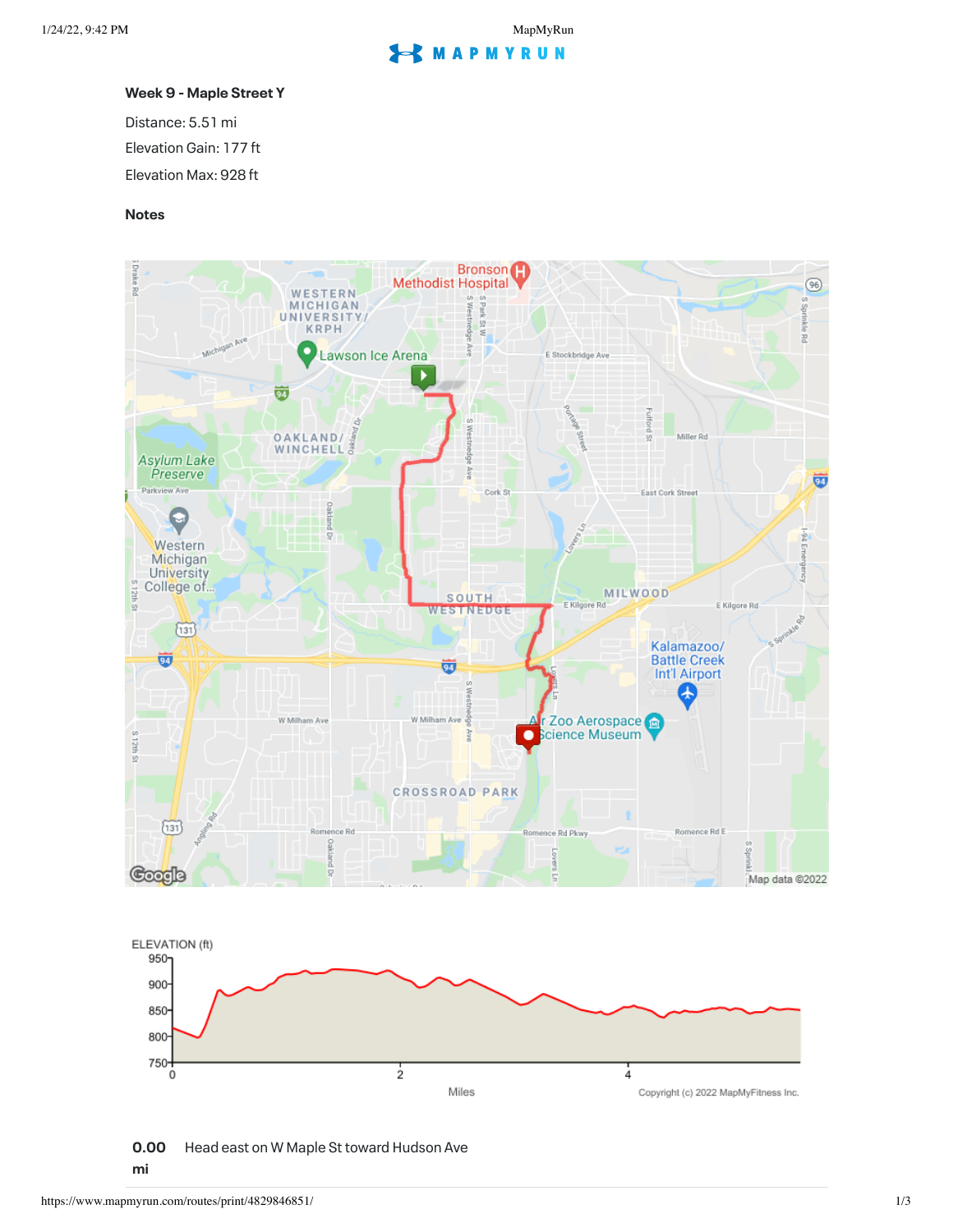| 0.23<br>mi | Turn right onto W Crosstown PkwyDestination will be on the left                                                                              |
|------------|----------------------------------------------------------------------------------------------------------------------------------------------|
| 0.35<br>mi | Head southeast on W Crosstown Pkwy toward Peeler St                                                                                          |
| 0.40<br>mi | Continue onto Bronson BlvdDestination will be on the left                                                                                    |
| 1.26<br>mi | Head south on Bronson Blvd toward Whites Rd                                                                                                  |
| 2.18<br>mi | Turn left onto E Hillandale Dr                                                                                                               |
| 2.22<br>mi | Turn right onto Old Colony Rd                                                                                                                |
| 2.45<br>mi | Head south on Old Colony Rd toward W Kilgore Rd                                                                                              |
| 2.47<br>mi | Turn left onto W Kilgore RdDestination will be on the right                                                                                  |
| 3.73<br>mi | Head east on E Kilgore Rd toward Lovers Ln                                                                                                   |
| 3.75<br>mi | Turn right onto Lovers Ln                                                                                                                    |
| 3.75<br>mi | Turn right onto Portage Creek Bicentennial Park Trail (Celery Flats) Destination will be on the left                                         |
| 4.11<br>mi | Head south on Portage Creek Bicentennial Park Trail (Celery Flats) Destination will be on the left                                           |
| 4.92<br>mi | Head southwest on Portage Creek Bicentennial Park Trail (Celery Flats)                                                                       |
| 4.96<br>mi | Head southwest on Portage Creek Bicentennial Park Trail (Celery Flats)                                                                       |
| 5.00<br>mi | Head south on Portage Creek Bicentennial Park Trail (Celery Flats)                                                                           |
| 5.01<br>mi | Head south on Portage Creek Bicentennial Park Trail (Celery Flats)                                                                           |
| 5.09<br>mi | Slight right to stay on Portage Creek Bicentennial Park Trail (Celery Flats) Destination will be on the<br>left                              |
| 5.19<br>mi | Head southwest on Portage Creek Bicentennial Park Trail (Celery Flats) toward Portage Creek<br><b>Bicentennial Park Trail (Celery Flats)</b> |
| 5.26<br>mi | Slight left to stay on Portage Creek Bicentennial Park Trail (Celery Flats) Destination will be on the left                                  |

**5.40** Head south on Portage Creek Bicentennial Park Trail(Celery Flats)